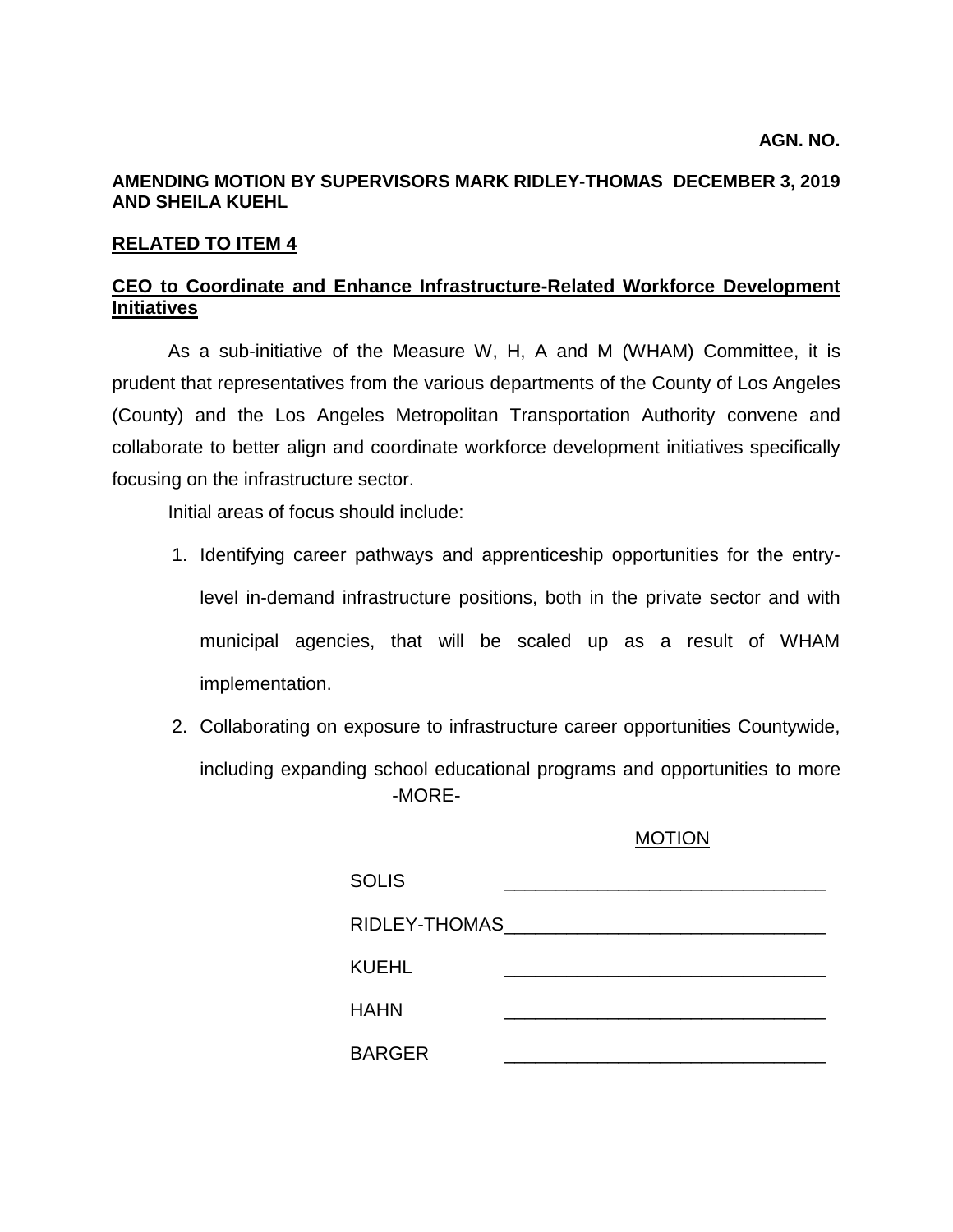## **AMENDING MOTION BY SUPERVISORS MARK RIDLEY-THOMAS AND SHEILA KUEHL DECEMBER 3, 2019 PAGE 2**

broadly expose educators and students to the various infrastructure-related career pathways;

- 3. Improving career pathways within public agencies, including better alignment across agencies with regards to generalized recruitments and minimum requirements for in-demand infrastructure positions; creating streamlined, targeted recruitment mechanisms for the entry-level infrastructure positions as identified, strategic investment and coordination in career ladders and strategic efforts to equitably upskill the public workforce; and
- 4. Expanding and streamlining career pathways in the private sector, potentially by expanding the high-road training partnership model utilized in Metro's Workforce Initiative Now Program which seeks to systematically and effectively train and place qualified applicants with private-sector based contractors working with the public sector.

### **WE THEREFORE MOVE THAT THE BOARD OF SUPERVISORS:**

1. Direct that the Chief Executive Officer (CEO), as a part of initiating the process for convening a Measures W, H, A and M (WHAM) Committee, also consider including a Sub-Committee on Infrastructure-Focused Workforce and Economic Empowerment Efforts (Sub-Committee) with potential participation by the Department of Workforce Development, Aging and Community Services and the Department of Human Resources. The CEO will ensure a process that advances the goals of creating more equitable and